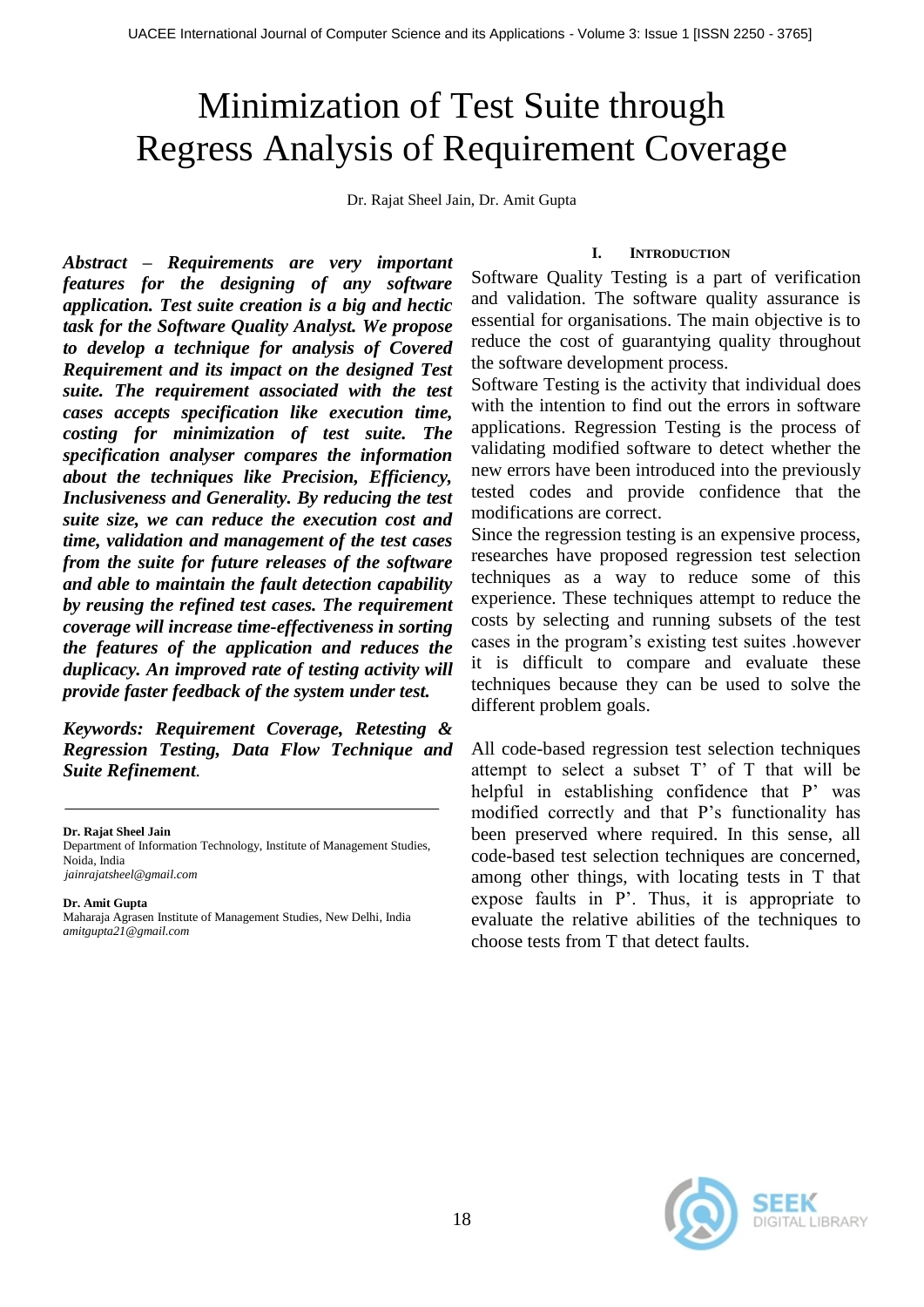#### **II. VARIOUS SELECTION TECHNIQUES FOR REGRESSION TESTING**

There are so many regression test selection techniques: Path Analysis Technique, Data flow Techniques, Requirement Coverage.

# **A. Requirement Coverage**

The Software Application designed on the requirement gathering. The requirements gathering technique operate as minimization techniques, they return small test suites and thus reduce the time required to run the selected tests. The test suite can be reduced until and unless it can get associated with the requirements. However, due to the calculations required to solve systems, it can be found that the same requirements can be associated with more than one test case. As soon as the requirement can be associated with the test cases, the status of the requirement will get updated from "NOT COVERED" to "NO RUN". Despite this possible worst-case behaviour is that the same requirement will get associated with number of existing test cases in the test suite that can obtain solutions, in practice, in times that may be acceptable.

A selective requirement coverage retest technique that uses systems under test to select test suites that yield segment coverage of modified code. Requirement coverage techniques use systems to express relationships between tests and program segments. The technique obtain requirements from matrices that track program segments reached by test cases, segments reachable from other segments, and (optionally) definition-use information about the segments.

# **B. Data Flow Technique**

Several selective retest techniques are based on dataflow analysis and testing techniques. Dataflow test selection techniques identify definition-use pairs that are new in, or modified for, P', and select tests that exercise these pairs. Some techniques also identify and select tests for definition use pairs that have been deleted from P. Two overall approaches have been suggested. Incremental techniques process a single change, select tests for that change, incrementally update dataflow information and test trace information, and then repeat the process for the next change. Non-incremental techniques process a multiply-changed program considering all modifications simultaneously.

## **III. SYSTEM ARCHITECTURE**





The above framework will be used for the finding of the fault detection capability of the test suite. There will be the source program through which we can take the input and give it to the test suite.

The test suite that contains the numbers of the test cases specifies that which test cases will cover more number of the program criteria.

The sizes of the test suite minimizes without reducing their fault detection capability of the test cases in the suite.

The framework analyses the test cases on the basis of the four properties i.e. Inclusiveness, Precision, Generality and Efficiency. Inclusiveness measures the extent to which a technique chooses tests that will cause the modified program to produce different output than the original program, and thereby expose faults caused by modifications. Precision measures the ability of a technique to avoid choosing tests that will not cause the

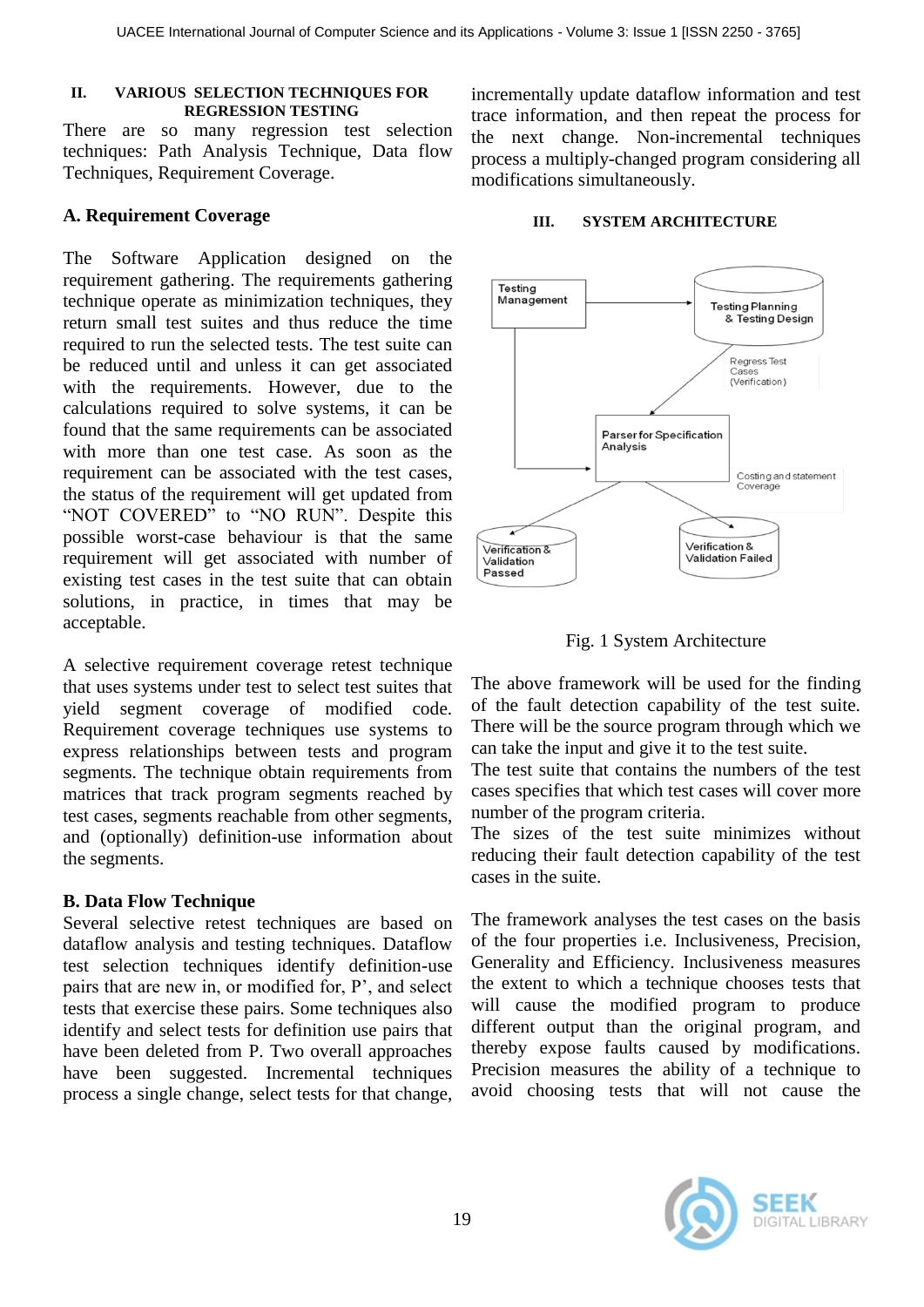modified program to produce different output than the original program. Efficiency measures the computational cost, and thus, practicality, of a technique. Generality measures the ability of a technique to handle realistic and diverse language constructs, arbitrarily complex code modifications, and realistic testing applications. These categories form a framework for evaluation of the test cases that should be analysed through our specification analyser and compare them.

## **IV. PROPOSED REQIREMENT COVERAGE PARSER**

In this paper we proposed to implement the Coverage algorithm which selects the test cases from T whose outputs may be affected by the modifications made to the programs.The algorithm exploits the following observations:

1. Not all statements in the program are executed under all test cases.

2. If a statement is not executed under a test case, it cannot affect the program output for that test case.

3. If a statement is executed under a test case, it does not necessarily affect the program output for that test case

4. Every statement does not affect every part of the program output.

The requirement coverage analyser will work as a parser and to track test cases from the test suite pass to the analyser where these cases will be observed in terms of the statement coverage and costsbenefits.

Using this algorithm to parse which decomposes the program and selects test cases to ensure that there is no linkage between the modified and unmodified code.

#### **V. RESULTS AND DISCUSSIONS**

By using above discussed strategies and models we found some good results for requirement coverage and their association with the designed test suite. Some results of our work are displayed here:

| Address 43 http://kent-05/70e4061-0000/g/biry0.et_a.htm<br><b>MERCURY</b> |                       |                  |              |                                 |               |                |         | CHACK NEXT> TOOLS = RELP = | w El Go Livia M                                  |  |
|---------------------------------------------------------------------------|-----------------------|------------------|--------------|---------------------------------|---------------|----------------|---------|----------------------------|--------------------------------------------------|--|
| Quality Center                                                            |                       |                  |              |                                 |               |                |         |                            | Donest: FRANCE, Project: proj. fin. Utrec: Terun |  |
| C Registereds DR View Favorites Andrew                                    |                       |                  |              |                                 |               |                |         |                            |                                                  |  |
| ASXST BBCS BB                                                             |                       |                  |              |                                 |               |                |         |                            |                                                  |  |
| <b>Finese</b>                                                             | . Direct Cover Status | <b>Regio</b>     | Author       | <b>Financing</b>                | Crew kin Tree | Crewton/Code   | Printly | Type                       | Product                                          |  |
| <b>Nowarcreres</b><br>T F Education                                       | <b>Breasto</b>        | (800010)         | tenan.       | <b>Not Reviewed</b>             | 1.50 27 PM    | 7/27/2011      |         |                            |                                                  |  |
| - Career Counsellings                                                     | <b>Jr No Flum</b>     | (1000011)        | <b>Mouth</b> | Nick Revieweed                  | 1.53 49 PM    | 7/27/2011      |         |                            |                                                  |  |
| - Coaching center                                                         | le Nollan             | IRG00121         | <b>Idean</b> | <b>Not Reviewed</b>             | 2:42 29 PM    | 7/27/2011      |         |                            |                                                  |  |
| - Contrance seninar workshop                                              | le tiuliun            | (RG0013)         | <b>banum</b> | <b>Not Wandersond</b>           | 31320 PM      | 7/27/2011      |         |                            |                                                  |  |
| - Correspondance & distance learning                                      | le Nothin             | (9)(30014)       | <b>tenan</b> | Not Reviewed                    | 3:34:49 PM    | 7/27/2011      |         |                            |                                                  |  |
| - Government Sector From                                                  | le Nother             | IRG00151         | <b>Mouth</b> | N/Z Reviewed                    | 3:44 06 PM    | 7/27/2011      |         |                            |                                                  |  |
| - Hobby classes                                                           | le Nollan             | (RG0014)         | terum        | <b>Nd Was brown!</b>            | 4.03.54 PM    | 7/27/2011      |         |                            |                                                  |  |
| - Assemblan & communication.                                              | le tiuliun            | (RG0317)         | tenin        | <b>Nd Reviewed</b>              | 4.35.46.098   | 7/27/2011      |         |                            |                                                  |  |
| - Managered & Business                                                    | $>$ No Fish           | (19) (300 31 91) | <b>Mount</b> | N/Z Reviewed                    | 1219 52 PM    | 7/29/2011      |         |                            |                                                  |  |
| - Play School                                                             | $>$ No Fun            | IRG002201        | <b>Mount</b> | <b>Not Reviewed</b>             | 12:09:21.996  | 7/29/2011      |         |                            |                                                  |  |
| (3) @ Home Page                                                           | le NoRuo              | (RG00221)        | tenm         | <b>Nd Fay to your</b>           | 111212798     | <b>TOMOTHY</b> |         |                            |                                                  |  |
|                                                                           |                       |                  |              |                                 |               |                |         |                            |                                                  |  |
|                                                                           |                       |                  |              |                                 |               |                |         |                            |                                                  |  |
|                                                                           |                       |                  |              |                                 |               |                |         |                            |                                                  |  |
|                                                                           |                       |                  |              |                                 |               |                |         |                            |                                                  |  |
|                                                                           |                       |                  |              |                                 |               |                |         |                            |                                                  |  |
|                                                                           |                       |                  |              |                                 |               |                |         |                            |                                                  |  |
|                                                                           |                       |                  |              |                                 |               |                |         |                            |                                                  |  |
|                                                                           |                       |                  |              |                                 |               |                |         |                            |                                                  |  |
|                                                                           |                       |                  |              |                                 |               |                |         |                            |                                                  |  |
|                                                                           |                       |                  |              |                                 |               |                |         |                            |                                                  |  |
| Attacivents<br>History.<br>Description                                    |                       |                  |              |                                 |               |                |         |                            |                                                  |  |
|                                                                           |                       |                  |              | Secure Time: 11/40 PM 7/29/2011 |               |                |         |                            |                                                  |  |

Fig 2: Designing of Requirements

| ◎bot · ◎ · ■ ■ ◎ ○santi 女Fantas ● ② △ E · ■ 回顧 3<br>Address @ http://kent-0bf70e4060.0000/gdaryktert_a.htm |                |                                                                                       |                                                               | $V$ $E$ do usis $W$                            |
|------------------------------------------------------------------------------------------------------------|----------------|---------------------------------------------------------------------------------------|---------------------------------------------------------------|------------------------------------------------|
| <b>MERCURY</b>                                                                                             |                |                                                                                       |                                                               | CRACK AFRICA CORT - HERWI<br>LOOKIT            |
| Quality Center                                                                                             |                |                                                                                       |                                                               | Domain: PRANICE, Preject.proj_fin.User. Tanun. |
| G Testo Edit View Forcetos Andreas<br>□ B X 5 7 拉 M 回 Q<br>多                                               | Cetals         | Denign Steps - Test Script Attachments Reg Coverage = Linked Detects                  |                                                               |                                                |
| <b>B</b> Subject<br><b>St. 4h Undeched</b>                                                                 |                | <b>ルレン × もま クセス モール め 田 泊 日</b>                                                       |                                                               |                                                |
| <b>Requirements</b><br>St. Ct. Difusoidors                                                                 | U Shon Niwma   | Description                                                                           | <b>Treasfed FascA</b>                                         |                                                |
| Career Counselings<br>E<br><b>By Coaching Center</b><br>b contrance seninar workshop                       | Step 1         | To Check that Link "Career"<br>Councellings" is warking.                              | Ink should working                                            |                                                |
| <b>Text Plan</b><br>Pe correspondance & distance loaning<br><b>By Government Sector Errorn</b>             | Shep 4         | check ther Post ad Ink to working or not ad Ink should working                        |                                                               |                                                |
| 退<br><b>The Holiday Classing</b><br>Dy Journalism & new communication<br>The Language counters             | 5880.2         | check that all states are in alphabetical states should in alphabet orders.<br>cester |                                                               |                                                |
| Test Lab<br>By Hannomerd & Dustress<br><b>By Play Schools</b><br>堅<br><b>SI-Ba Hone Page</b>               | 5002           | check that indals state combo box<br>have 30 states of india or not                   | combo box should have 25 characters                           |                                                |
| Detects                                                                                                    | Step 5         | check that login is a password are<br>showing after pressing login ink                | login ld & peopword should showing<br>wher pressing login ink |                                                |
|                                                                                                            |                |                                                                                       |                                                               |                                                |
|                                                                                                            |                |                                                                                       |                                                               |                                                |
|                                                                                                            |                |                                                                                       |                                                               |                                                |
|                                                                                                            |                |                                                                                       |                                                               |                                                |
|                                                                                                            |                |                                                                                       |                                                               |                                                |
|                                                                                                            | Total Stress & | Secure Time: 11:42 PM 7/29/2011                                                       |                                                               |                                                |
| <b>El Done</b>                                                                                             |                |                                                                                       |                                                               | <b>Calcool Intranet</b>                        |

Fig 3: Designing of Test Cases

|                     | Mercury Quality Center 9.0 - Windows Internet Explorer provided by Yahoo! |                     |                |               |                                 |               |               |          |                   | $\Box$ $\Box$ $\times$                           |  |  |
|---------------------|---------------------------------------------------------------------------|---------------------|----------------|---------------|---------------------------------|---------------|---------------|----------|-------------------|--------------------------------------------------|--|--|
|                     | Edit View Favorites Tools Help                                            |                     |                |               |                                 |               |               |          |                   |                                                  |  |  |
|                     | O tox · ○ ■ ■ ◎ P see the grants ● B B E · ■ 图説 名                         |                     |                |               |                                 |               |               |          |                   |                                                  |  |  |
|                     | Address @ Http://www.dbi70e4062.0000/qcbe/start_a.htm                     |                     |                |               |                                 |               |               |          |                   | $\times$ $E$ 60 UHz $^{n}$                       |  |  |
| <b>MERCURY</b>      |                                                                           |                     |                |               |                                 |               |               |          | CHEK MXT3 TOOLS = | <b>HIP</b><br><b>LEARED</b>                      |  |  |
| Quality Center      |                                                                           |                     |                |               |                                 |               |               |          |                   | Domain: FRANKE, Project: proj. fin. Upar: Tanun. |  |  |
| ٠                   | Reparamete D.R. View Forcetor Arabate                                     |                     |                |               |                                 |               |               |          |                   |                                                  |  |  |
| ×                   | 4 2 X 5 7 8 9 4 8 8 9                                                     |                     |                |               |                                 |               |               |          |                   |                                                  |  |  |
|                     | <b>None</b>                                                               | 4 Dred Cover Shikar | - RegD         | <b>ALEYCA</b> | Reviewed                        | Creation Time | Creation Date | Priority | Tups              | Product                                          |  |  |
| <b>Requirements</b> | <b>F. Education</b>                                                       | <b>BottoRun</b>     | (RG0010)       | bow           | <b>Not Reviewed</b>             | 1:50:27 PM    | 7/27/2011     |          |                   |                                                  |  |  |
|                     | - Career Councelines                                                      | $\gg$ No.Dan        | (RGCO11)       | terun.        | hird Revieweed                  | 1:50:03 PM    | 7/27/2011     |          |                   |                                                  |  |  |
| ≝                   | - Coaching center                                                         | <b>Jan No Run</b>   | (RGO012)       | benut.        | <b>Not Reviewed</b>             | 24229 PM      | 7/27/2011     |          |                   |                                                  |  |  |
|                     | - Contrence centrar workshop                                              | $>$ to the          | (RGCO13)       | benut-        | Not Reviewed                    | 31329 PM      | 7/27/2011     |          |                   |                                                  |  |  |
| Test Ping           | - Correspondence & distance learning                                      | le tipBuo           | (RGCO14)       | terun         | <b>Net Reviewed</b>             | 3.24-43 PM    | 7/27/2011     |          |                   |                                                  |  |  |
| л                   | - Oovertwent Sector Exam                                                  | $>$ tip flux        | (RGCO15)       | benuty        | Not Reviewed                    | 3:44:06 PM    | 7/37/2011     |          |                   |                                                  |  |  |
|                     | - Holdy cleaner                                                           | $\n  10.8 m$        | (RGOD16)       | bean          | <b>Not Reviewed</b>             | 4 09:54 PM    | 7/27/2011     |          |                   |                                                  |  |  |
|                     | - Jaunaion & connunication                                                | le tiu tuo          | (RGCO17)       | terun         | <b>Net Reviewed</b>             | 4.30.43 PM    | 7/07/0011     |          |                   |                                                  |  |  |
| Test Lab            | - Hangment & Dustress                                                     | L-No Run            | (RG0019)       | boun          | <b>Not Reviewed</b>             | 1215:52 PM    | 7/29/2011     |          |                   |                                                  |  |  |
|                     | - Play School                                                             | le No Dun           | <b>INCODER</b> | terun.        | hird Revieweed                  | 1249:21 PM    | 7/29/2011     |          |                   |                                                  |  |  |
| q,                  | <b>B</b> . Nome Page                                                      | <b>Je No Run</b>    | (RGO021)       | benut.        | <b>Not Reviewed</b>             | 1:1512 PM     | 7/29/2011     |          |                   |                                                  |  |  |
|                     | $-$ Hotel                                                                 | $>$ to the          | <b>INGODZZ</b> | twan.         | hird Reviewed                   | 11990 PM      | 7/29/2011     |          |                   |                                                  |  |  |
| Dedects             | $+$ Legin                                                                 | $P$ No Rug          | (RG0023)       | best.         | <b>F&amp;d Reviewed</b>         | 30615 PM      | 7/29/2011     |          |                   |                                                  |  |  |
|                     | $=$ search                                                                | $>$ to the          | <b>IRGODON</b> | benuty        | Not Reviewed                    | 3:52:33 PM    | 7/29/3011     |          |                   |                                                  |  |  |
|                     | o about un.                                                               | In No Run.          | <b>PO0025</b>  | bean          | <b>Not Reviewed</b>             | 4:06:35 PM    | 7/29/2011     |          |                   |                                                  |  |  |
|                     |                                                                           |                     |                |               |                                 |               |               |          |                   |                                                  |  |  |
|                     |                                                                           |                     |                |               |                                 |               |               |          |                   |                                                  |  |  |
|                     |                                                                           |                     |                |               |                                 |               |               |          |                   |                                                  |  |  |
|                     |                                                                           |                     |                |               |                                 |               |               |          |                   |                                                  |  |  |
|                     |                                                                           |                     |                |               |                                 |               |               |          |                   |                                                  |  |  |
|                     | Attachments Hotory<br><b>Description</b>                                  |                     |                |               |                                 |               |               |          |                   |                                                  |  |  |
|                     |                                                                           |                     |                |               | Server Time: 11:41 PM 7/29/2011 |               |               |          |                   |                                                  |  |  |
|                     |                                                                           |                     |                |               |                                 |               |               |          |                   | Local Intranet                                   |  |  |
| <b>By start</b>     | 0.9 <sup>1</sup><br><b>El lochis Tarah - Art A</b>                        | Mercury Quilty Cart |                |               |                                 |               |               |          |                   | <b>NICK BRACE DOM</b>                            |  |  |

Fig 4: Requirement Coverage with Test Cases

The requirement coverage may refine those test cases that are associated with the designed requirements and perform maximum statement coverage with the minimum cost. The cost could be found on the basis of the fact that, suppose that there are hundreds of test cases in a test pool and out of which only 30% test cases are found that satisfy the criteria for the statement coverage and their fault detection capability or efficiency cannot be effected due to the any modifications made to the program.